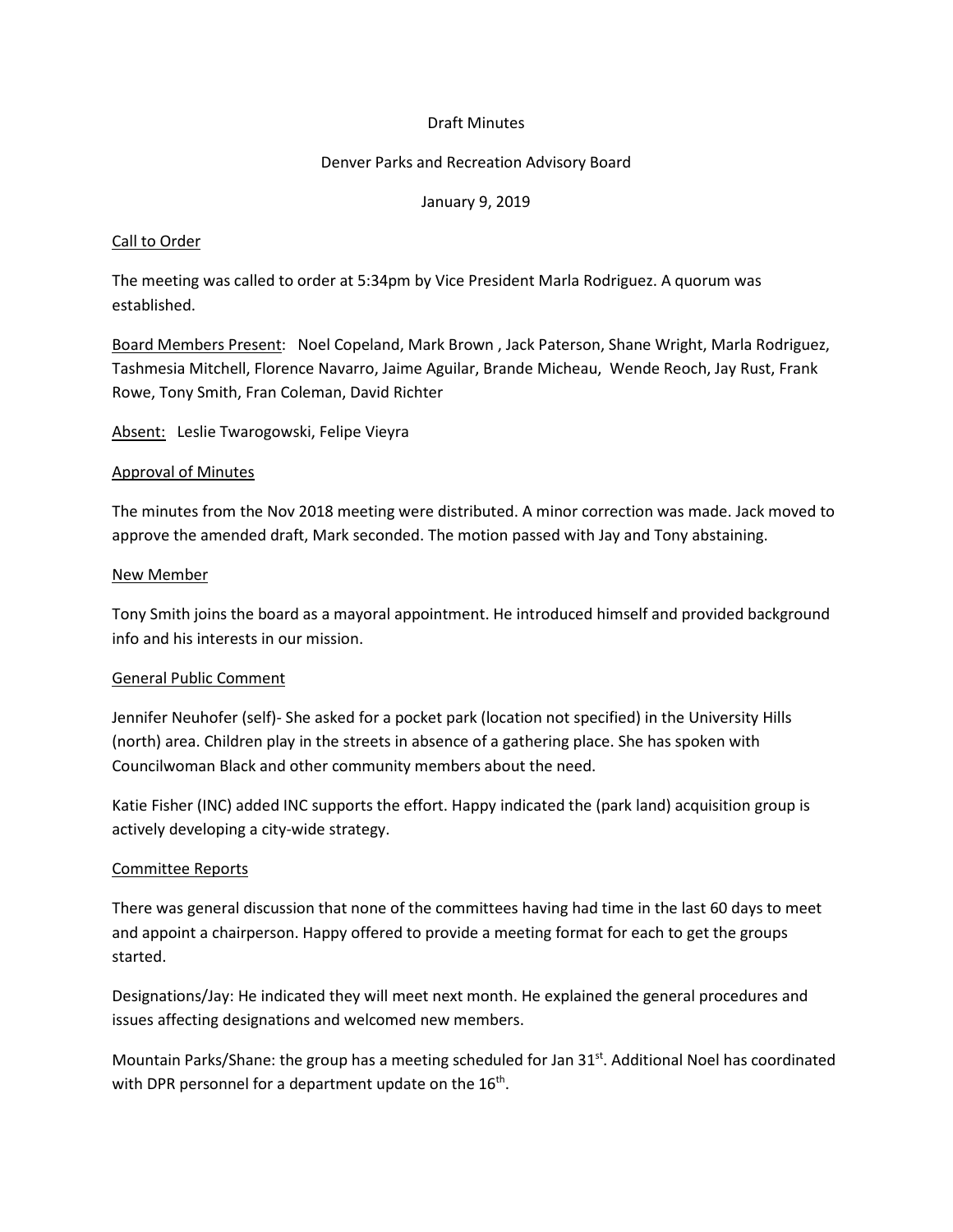Greater&Greener/David: There are opportunities to volunteer in a variety of ways for the many conference tours throughout the city. Happy provided examples.

GamePlan/Florence: She wants to continue on this committee even if the primary development effort is wrapping up. A draft is on the DenveRight website. There are still a couple community meetings to review it. David asked if the (yet to be formally approved) document will guide DPR planning and funding priorities (especially 2A funds) in 2019; Happy emphatically responded, Yes!

Executive Directors Report (Happy Haynes, with Gordon Robertson, Pamela Smith, Laura Morales)

Happy provided update on development of a new e-device (transportation) policy, citing the general philosophy of DPR to test solutions before establishing policy. She will include the PRAB mobility committee on the effort. A "180 day" rule will be coming for the April-Sept season. On 2A Funding, Happy indicated that they can't develop 3 (CIP,2A,GO bond)separate plans, thus a 6 year plan is in progress. Gordon presented background and an update on overall DPR funding sources. The timeline shown indicated community presentations in Mar-Apr and PRAB-City Council approvals in May-Jun. Happy indicated the PRAB finance committee will be contacted in the development process. Jay asked how deferred maintenance backlog will be treated in the allocation process. Happy: right now this is just broad thinking….but there are strong tools to identify, assess, and prioritize. Last, Happy reported that the Dog Park Master Plan will go online in February.

## **Presentations**

Golf Course Memorial Policy, Pamela Smith

Pam detailed the SOP which will first apply to City Park Golf Course since it is obvious that a significant relocation and replacement effort will be required there. A three option policy has been developed. After some questions and discussion, Fran motioned to accept the Policy, Jay seconded, and the motion passed unanimously.

## City Park Master Plan

Gordon made a brief introduction on the status and turned the conversation over to Serena Bruzgo concerning an MOU between DPR and the Denver Museum of Nature and Science (DMNS). It has already been in the CPMP to develop property adjacent (near to) the Museum. DMNS has conducted polls and research leading them to conclude that their audiences desire a more substantive and direct connection with nature, and foregoing expanding their own perimeter, they think it best to develop adjacent outdoor space to further their mission. Thus they propose an MOU which enables re-design of DPR property for the purpose of a "Nature Play" project. DPR will have significant responsibilities in design and development and long term maintenance responsibilities of the space; DMNS will contribute significant funding and take the lead in community engagement. Happy asked for feedback on the concept. Jay asked about the level of community involvement. Shane suggested wildlife connections. Frank offered support for the project. Jay motioned to approve the MOU; Florence seconded. Motion passed with David abstaining.